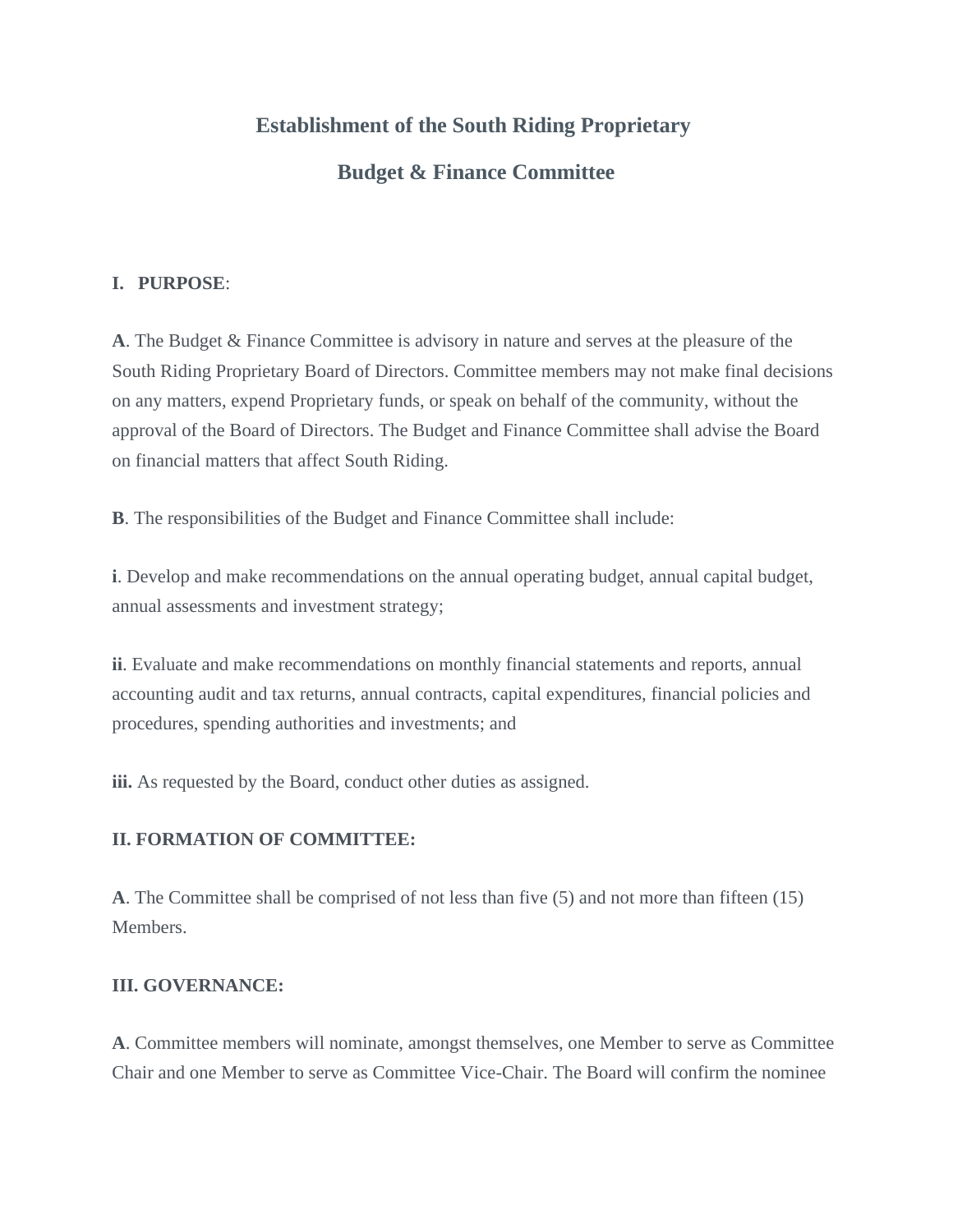for Chair and Vice-Chair, upon a majority vote following a nomination by the Committee or by a Member of the Board.

**B**. The Committee Chair (only) will act as liaison between the Committee and the Board or its Agent.

**C**. Membership on the (Budget & Finance) Committee will be conferred upon having attended 3 meetings within a 6 month period, being nominated by the Committee Membership and being appointed by the Board of Directors. Active participation is important to achieving the mission of the Committee, as such, a Member's absence at 3 consecutive meetings will result in the loss of Committee Membership. The Chairperson is responsible for maintaining an official attendance roster and will administer notification of loss of Committee Membership due to attendance. Membership may be reestablished through the aforementioned requisite attendance requirement. Committee Members are eligible to vote and serve in leadership positions

**D**. If they are a member in good standing of the South Riding Proprietary.

**E**. By majority vote, the Board may remove Committee Members from time to time, as it deems appropriate.

**F**. The Committee must establish Quorum at a meeting in order to conduct business. Quorum will be established when:

**i**. Four (4) Committee Members are present and the total Committee Membership consists of less than ten (10) members, or

**ii.** Five (5) Committee Members are present and the total Committee Membership consists of ten (10) or more members.

**iii**. The Board Liaison attendance will count for Quorum purposes only in either case i or ii.

**G**. A majority vote (51% or greater) of the Committee Members present at a meeting at which a quorum is present will be required to carry a motion.